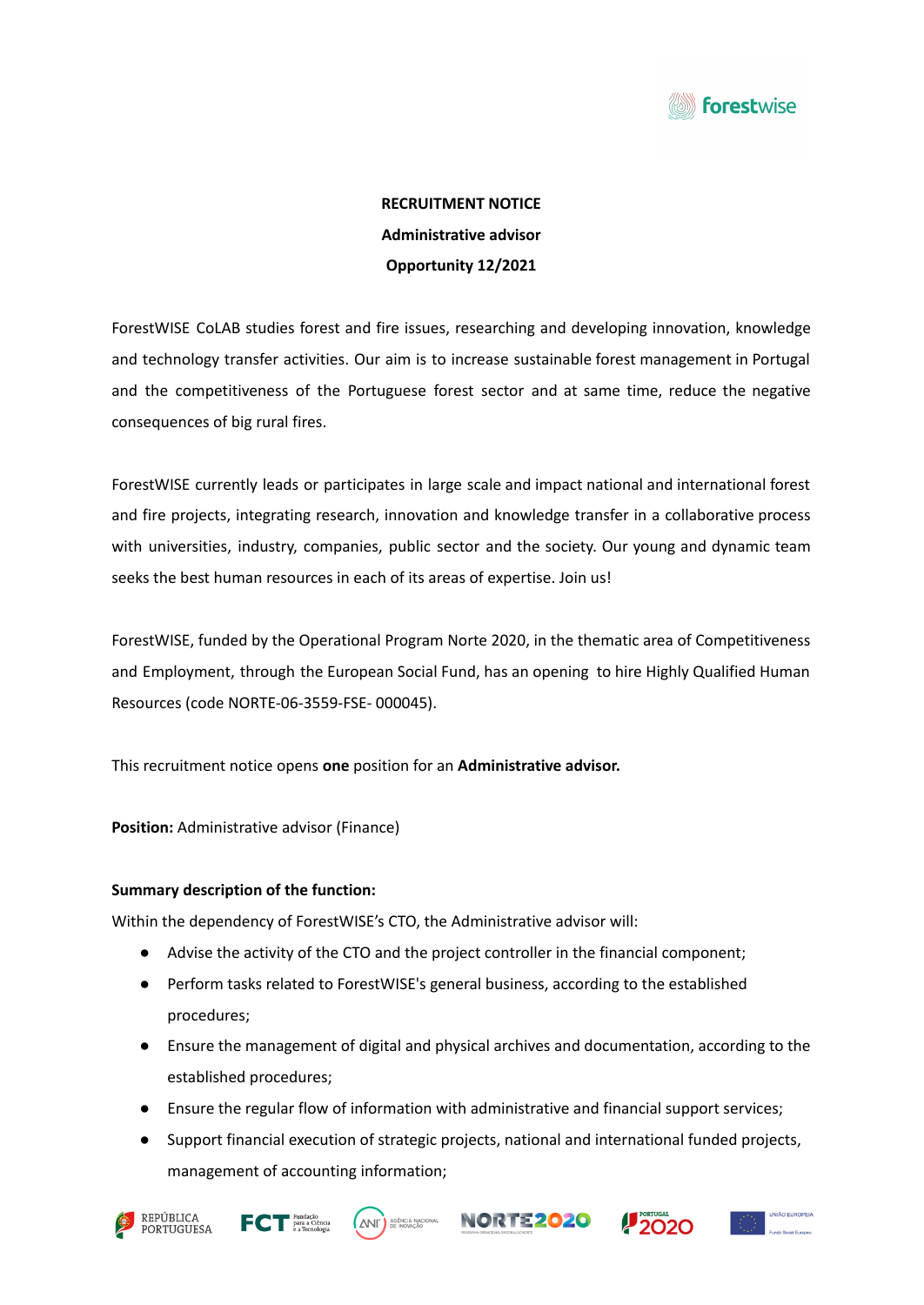

- Support the organization of financed projects folders;
- Support finance and institutional information management of each project;
- Support the supervision of ForestWISE's financial activities and operations;
- Support in data analysis and review, financial performance, budget development and monitoring of expenses and costs;
- Support in Contracting Procedures under the Code of Public Contracts;
- Administrative support for purchasing and facility management tasks.

# **Qualifications:**

- Degree in the Administrative or Finance Management areas;
- Three years of professional experience in Administrative and Finance Management or Accounting or similar;
- To know effective communication, organizational and social behavior techniques;
- Understand the difference between the organization's mission, vision, and values;
- Acquirements about Office (user's perspective);
- Written and oral domain of the Portuguese and English language (C1 level of the European Common Reference Framework)

# **Personal skills/ Soft Skills:**

- Organization and work method skills;
- Ease of relationship with different interlocutors;
- Excellent communication and interpersonal skills;
- Excellent writing and synthesis skills;
- Proactivity and ability to identify improvements in the information flows;
- Proactivity in solving organization's daily issues;
- Availability and flexibility of schedule.

# **Evaluation Criteria:**

- Interview with candidates with curricular evaluation equal to or greater than 14 values
- The final classification will be the weighted average of the curriculum evaluation, which will assume
- a weight of 70%, and the interview, which will represent 30%
- Selection of the candidate with the best final ranking